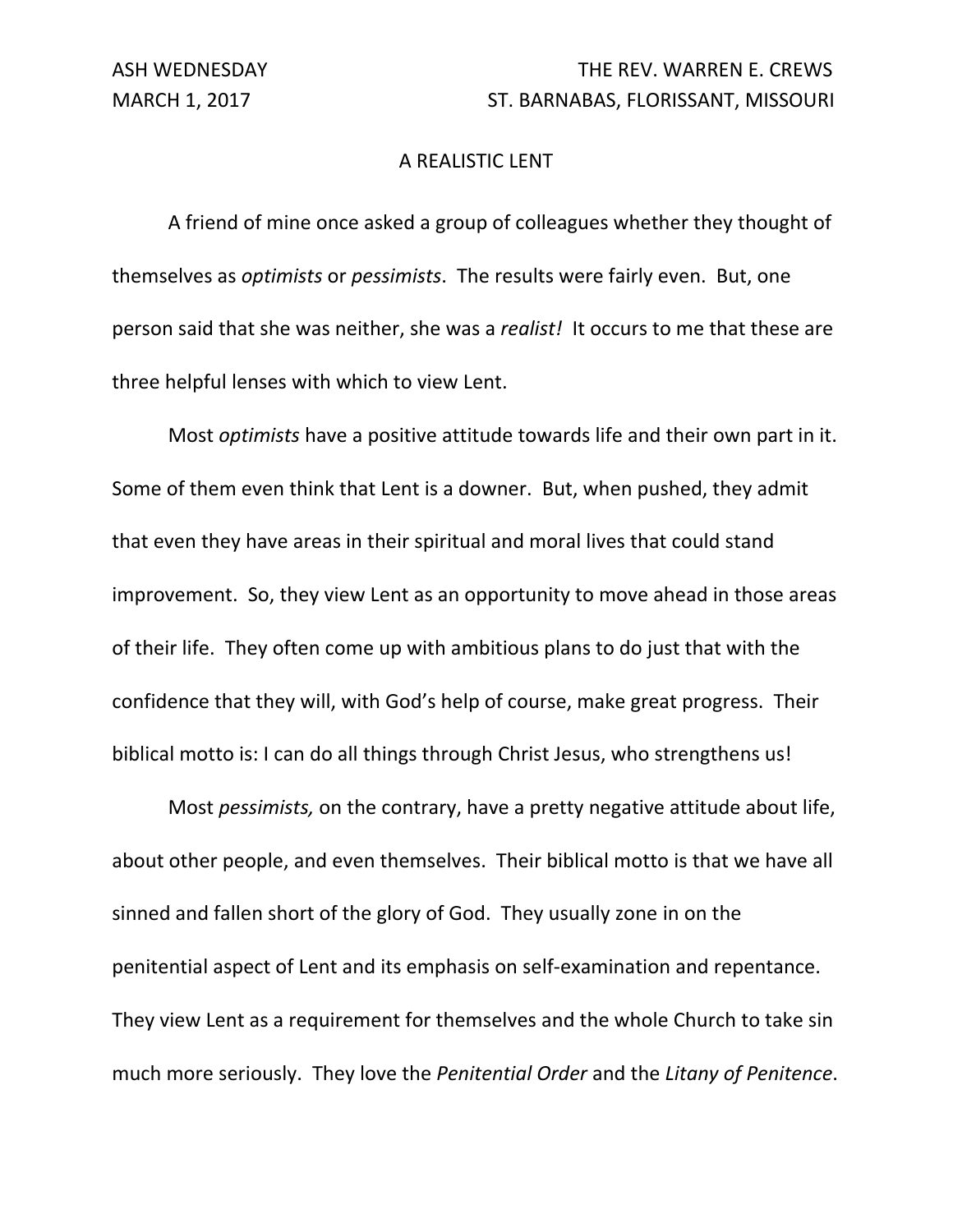They naturally are not so sure about how much spiritual progress is likely on our Lenten journey, but are committed to giving it a shot.

 Most *realists* recognize that life in general and theirs in particular is a mixed bag of both positive and negative elements. They try to see the goodness in God's creation, in other people, and in themselves. Yet, they are under no illusions about how much evil is loose in the world today. They also know that everyone who is honest with themselves has to wrestle with their own set of demons and limitations. Realism tells us that sometimes our better nature is in charge, other times our lesser nature. Lent then is a time to gain greater clarity about just where we are at this moment in our spiritual journey, where we are in the contest between the angels and the demons at work in us. The realist motto is that God loves just as we are, but loves us too much to leave us there.

 Recently, a good friend of mine went skiing in Colorado. In order to keep up with her husband, who loves to ski at least five miles at a time, she labored mightily. She would then end up completely exhausted. This time she let her husband go off on his own, and instead hired a personal trainer. The trainer took her to the beginners' slope and started her on the basics. It turns out that she was busy moving her upper torso in addition to her legs, as she zigged and zagged down the slopes, which was what was exhausting her. The trainer taught her how to avoid moving her upper torso. By the end of the week she was skiing as fast as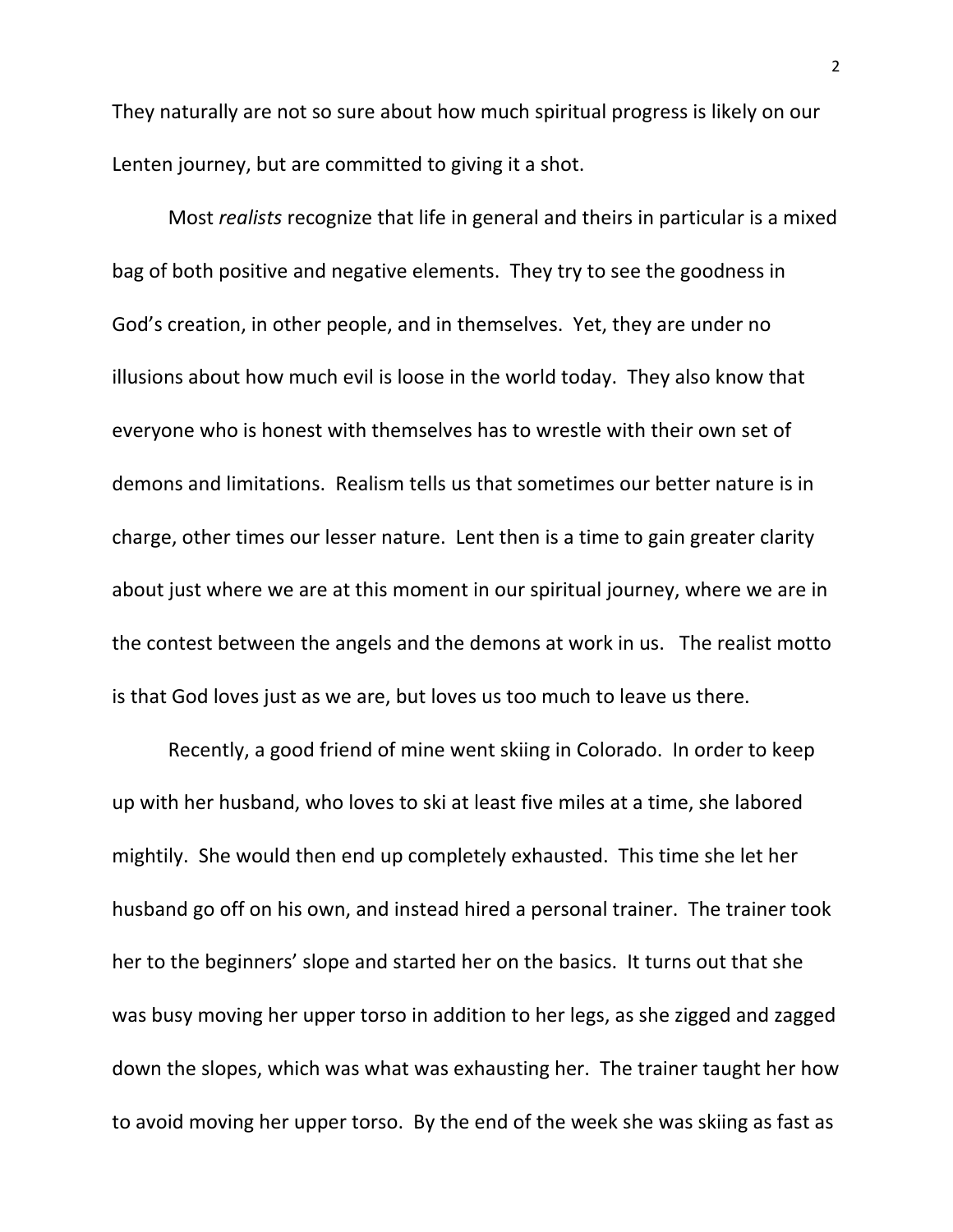before and was not at all exhausted. The message was simple: it never hurts to go back to the basics when you are not getting the results you want. Also, using a personal trainer can be a very useful thing! In the spiritual life, a personal trainer is called a spiritual director. I have one. He helps me be a *realist*.

 Whether you are an *optimist, pessimist* or a *realist* Lent provides all of us the basics. We will soon hear those basics read in the challenge the Prayer Book gives us when the celebrant says: "I invite you, in the name of the Church, to the observance of a holy Lent, by self‐examination and repentance; by prayer, fasting, and self-denial; and by reading and meditating on God's holy Word." (pgs. 264-5) Those are the basic tools of a realistic Lent that help prepare us to better receive and appropriate the love, grace, and peace that God very much wants us to have. The more that happens the more we will be able to see ourselves more positively and to act accordingly towards other people and the world around us. Each of us will use these tools differently, depending upon our personalities and life experiences. Part of the good news of God's love that is ours in Christ Jesus is that it is not meant to make us someone different from who are, but to move us closer to being the best person that God created us uniquely to be. The goal of a realistic Lent is also to open ourselves more and more to the work of the Holy Spirit, which helps us become more Christ‐like.